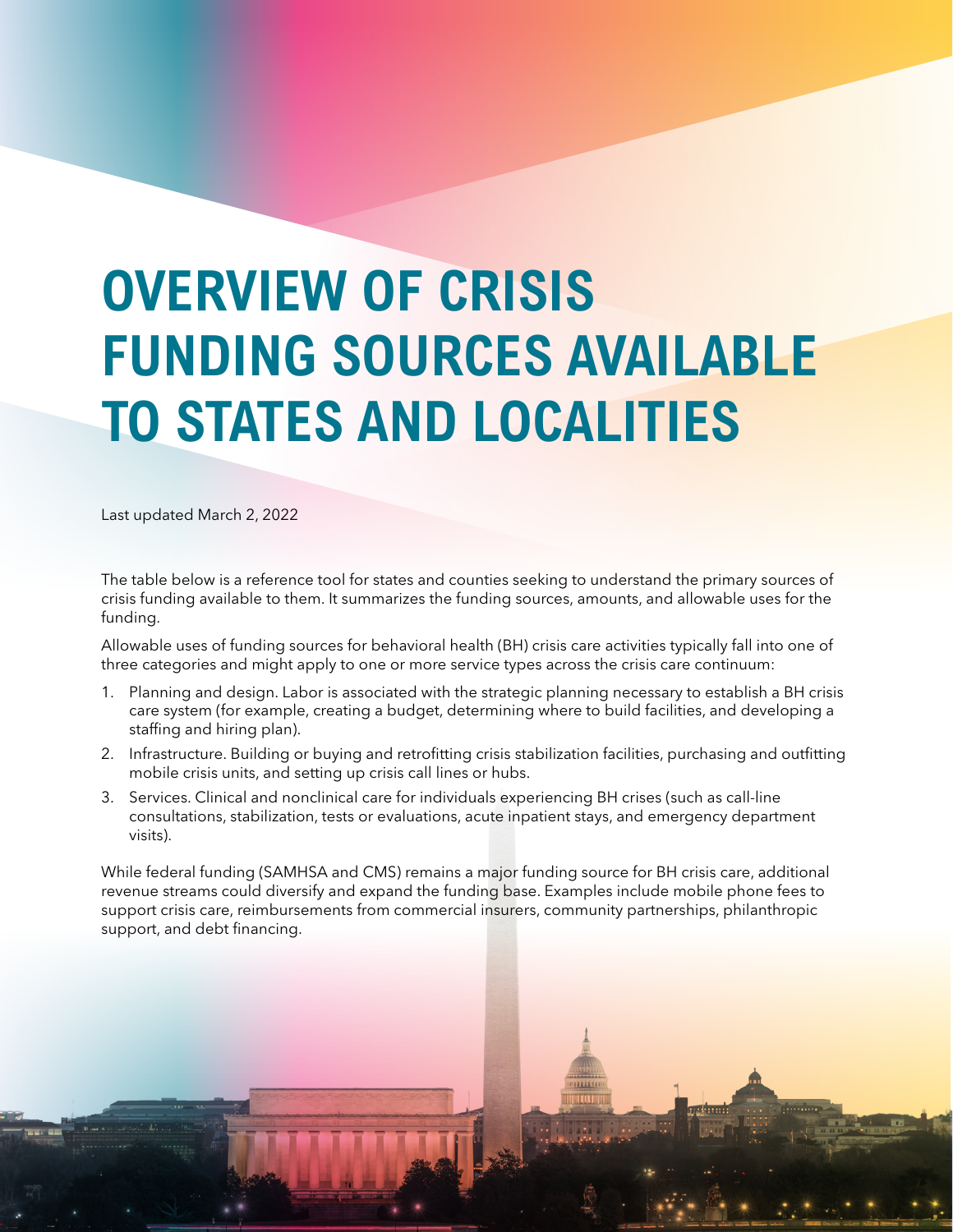### Financing options available to states and localities

Preliminary

### Applicable components in BH crisis care services continuum

**Allowable use of funds** 

| Source of<br>funding           | Funding                                                        | <b>Total amount</b> |                                       |                                           |                                                            |                                                  |                               |                     |                 |
|--------------------------------|----------------------------------------------------------------|---------------------|---------------------------------------|-------------------------------------------|------------------------------------------------------------|--------------------------------------------------|-------------------------------|---------------------|-----------------|
|                                |                                                                |                     | Regional<br>crisis call<br>center hub | <b>Crisis mobile</b><br>teams<br>response | <b>Crisis receiving</b><br>and stabilization<br>facilities | <b>Broad community-</b><br>based crisis services | <b>Planning</b><br>and design | Infra-<br>structure | <b>Services</b> |
| <b>CMS</b>                     | <b>Medicaid waivers</b>                                        | Varies by state     | $(\vee)$                              | $(\small \checkmark)$                     | $(\checkmark)$                                             | $(\!\mathcal{S}\!)$                              |                               | $(\checkmark)$      | $(\checkmark)$  |
|                                | Enhanced matching rates for mobile<br>crisis intervention      | Varies              |                                       | $(\vee)$                                  |                                                            |                                                  |                               |                     | $\oslash$       |
|                                | <b>CCBHC</b> demo                                              | Varies              |                                       | $(\vee)$                                  | $(\checkmark)$                                             | $(\swarrow)$                                     |                               | $(\checkmark)$      | $(\checkmark)$  |
| <b>SAMHSA</b>                  | <b>Community Mental Health</b><br><b>Services Block Grant</b>  | \$2.9B <sup>1</sup> | $(\checkmark)$                        | $(\vee)$                                  | $(\checkmark)$                                             | $\oslash$                                        | $\mathcal{S}$                 | $(\vee)$            | $\mathcal{S}$   |
|                                | <b>CCBHC</b> expansion grants                                  | \$375M <sup>2</sup> |                                       | $(\checkmark)$                            | $(\checkmark)$                                             | $\oslash$                                        |                               | $(\vee)$            | $(\vee)$        |
|                                | Substance Abuse Prevention and<br><b>Treatment Block Grant</b> | \$6.6B <sup>3</sup> | $(\vee)$                              | $(\vee)$                                  | $(\!\mathcal{S}\!)$                                        | $\oslash$                                        |                               | $(\vee)$            | $(\vee)$        |
|                                | <b>SAMHSA State Opioid Response</b><br>Grant                   | \$1.42B             | $(\checkmark)$                        | $(\checkmark)$                            | $(\checkmark)$                                             | ⊘                                                |                               | $(\checkmark)$      | $(\checkmark)$  |
|                                | <b>SAMHSA Tribal Opioid Response</b><br>Grant                  | \$37.6M             | $\bigcirc$                            | $(\vee)$                                  | $(\!\mathcal{S}\!)$                                        | $\oslash$                                        |                               | $(\mathcal{S})$     | $(\vee)$        |
|                                | <b>SAMHSA 988 Appropriations</b>                               | \$282M4             | $(\vee)$                              |                                           |                                                            |                                                  |                               | $(\vee)$            | $(\vee)$        |
| State 988 mobile<br>phone fees |                                                                | Varies              | $(\checkmark)$                        | $(\checkmark)$                            | $(\checkmark)$                                             | Y)                                               |                               | $(\checkmark)$      | $\mathcal{S}$   |

priations Committees (p27). Mental health crisis systems set-aside in the MHBG is 5% 22 Budget Request is \$2.9B based on Depart ent of Health and Human Services FY 2022 Justif

propriations Committees (p4)<br>ppropriations Committees (p4)<br>et Request is \$6.4 billion

1 In FY 2022, SAMHSA has allocated \$282 million to crisis call o s' local crisis call centers.

Crisis Now: Transforming Services is Within our Reach



Descriptions and additional resources on these funding sources are outlined below.

# **Centers for Medicare and Medicaid Services (CMS)**

### **Medicaid waivers**

The amount of financing available via Medicaid waivers varies by state. A waiver is necessary to allow Medicaid to reimburse states for costs incurred from certain crisis services. Even if an 1115 Waiver is in place, the state may renew it to access enhanced, matching funds for these services. Additional details on relevant Medicaid waivers are outlined below.

### **1115 Waivers**

- State Medicaid agencies can apply for experimental, pilot, or demonstration projects, which the US Secretary of Health and Human Services can approve through Section 1115 of the Social Security Act on a case-by-case basis.
- Additional resources:
	- [Medicaid Section 1115 Waiver Overview](https://www.medicaid.gov/medicaid/section-1115-demonstrations/about-section-1115-demonstrations/index.html)

### **Home and community-based services (HCBS) waivers and 1915(i) state plan amendments (SPAs)**

- States can provide HCBS for certain Medicaid populations through Section 1915(c) HCBS waivers and Section 1915(i) SPAs.
- Additional resources:
	- [MACPAC Guidance on Behavioral Health Services Covered Under HCBS Waivers and 1915\(i\) SPAs](https://www.macpac.gov/subtopic/behavioral-health-services-covered-under-hcbs-waivers-and-spas/)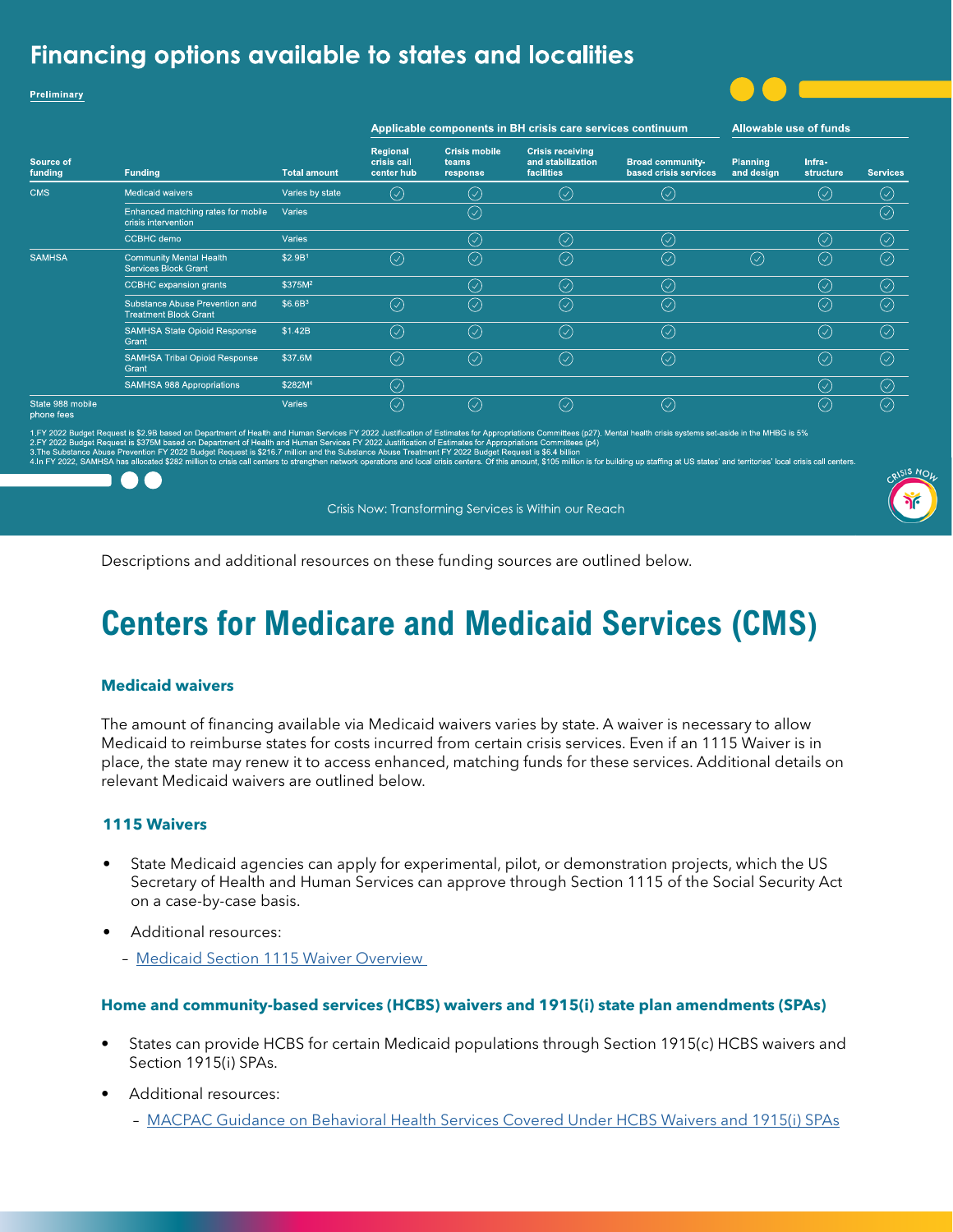### – [Medicaid State Waivers List](https://www.medicaid.gov/medicaid/section-1115-demo/demonstration-and-waiver-list/index.html)

### **CMS funding for Mobile Crisis Intervention Services**

- Authorized under President Biden's American Rescue Plan, states have a new option for supporting community-based Mobile Crisis Intervention Services for individuals with Medicaid. For a five-year period, starting on April 1, 2022, states with an approved coverage and reimbursement authority through the state plan, Section 1915(b) waiver programs with corresponding authority, Section 1915(c) HCBS waiver programs, or Section 1115 demonstration projects may receive an 85 percent federal medical assistance percentage for expenditures on qualifying community-based Mobile Crisis Intervention Services. Previously, CMS awarded \$15 million in planning grants to 20 states to expand community-based Mobile Crisis Intervention Services for Medicaid beneficiaries.
- Additional resources:

 – [Medicaid Guidance on the Scope of and Payments for Qualifying Community-Based Mobile Crisis](https://www.medicaid.gov/federal-policy-guidance/downloads/sho21008.pdf)  **Intervention Services** 

– [CMS Press Release](https://www.cms.gov/newsroom/press-releases/new-medicaid-option-promotes-enhanced-mental-health-substance-use-crisis-care)

### **Certified Community Behavioral Health Clinics (CCBHC) demonstration**

- Section 223 of the Protecting Access to Medicare Act of 2014 supports the creation and evaluation of a demonstration program for up to eight states. These eight states may implement CCBHC according to specific criteria that emphasize high-quality and evidence-based practices. The CARES Act of 2020 expanded the demonstration program to two additional states.
- Additional resources:
	- [CMS Demonstration Program Overview](https://www.medicaid.gov/medicaid/financial-management/section-223-demonstration-program-improve-community-mental-health-services/index.html)
	- [The National Council's CCBHC Funding Streams](https://www.thenationalcouncil.org/wp-content/uploads/2020/08/080520_NCBH_CCBHCFundingStreams_v3.pdf?daf=375ateTbd56)
	- [The National Council's CCBHC Locator](https://www.thenationalcouncil.org/ccbhc-success-center/ccbhc-locator/)

### **SAMHSA**

### **Community Mental Health Services Block Grant (MHBG)**

- The MHBG supports states and communities in creating comprehensive local mental health resources. SAMHSA requires 5 percent of MHBG funding to be set aside or explicitly dedicated to crisis services.
- Additional resources:
	- [SAMHSA Community Mental Health Services Block Grant](https://www.samhsa.gov/grants/block-grants/mhbg)

#### **SAMHSA Substance Abuse Prevention and Treatment Block Grant (SABG)**

- The SABG's primary objective is to fund the planning, implementation, and evaluation of activities that prevent and treat substance use. The SABG's COVID-19 and American Rescue Plan supplemental funding also support additional activities to improve crisis care. These activities include:
	- Providing peer coaches in hospital emergency departments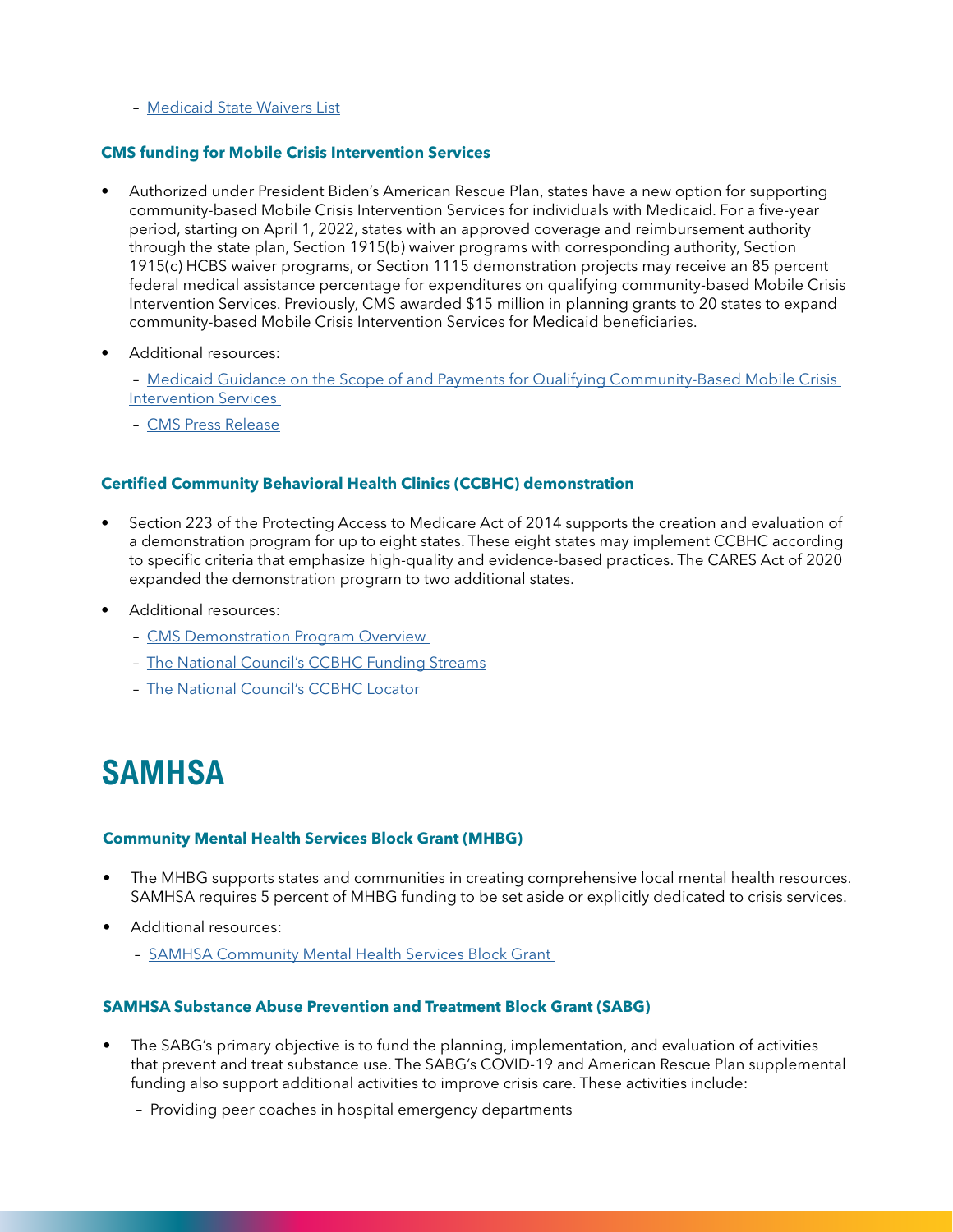– Operating a crisis phone line or "warm lines" by treatment providers

 – Increasing access to care—including same- or next-day appointments—for those who need treatment services for substance use disorder (SUD)

- Improving providers' information technology infrastructure in rural and frontier areas
- Additional resources:
	- [SAMHSA Substance Abuse Prevention and Treatment Block Grant](https://www.samhsa.gov/grants/block-grants/sabg)

### **SAMHSA State Opioid Response (SOR) Grant**

- The SOR grant aims to address the opioid crisis by (1) increasing the accessibility to medicationassisted treatment using the three FDA-approved medications for the treatment of opioid use disorder (OUD), (2) reducing unmet treatment needs, and (3) curtailing opioid overdose-related deaths through prevention, treatment, and recovery activities. Crisis services implemented through the SOR grant include:
	- 24-hour crisis lines
	- Mobile crisis response
	- Peer support
	- Crisis stabilization units
	- Crisis residential services
	- Training in crisis services
- Additional resources:
	- [SAMHSA Guidance](https://www.samhsa.gov/grants/grant-announcements/ti-20-012)

#### **SAMHSA Tribal Opioid Response (TOR) Grant**

- The TOR grant seeks to mitigate the opioid crisis in tribal communities by increasing access to culturally appropriate, evidence-based treatment, including medication-assisted treatment using FDAapproved medications.
- Additional resources:
	- [SAMHSA Tribal Opioid Response Grants](https://www.samhsa.gov/grants/grant-announcements/ti-21-007)

#### **CCBHC grant**

- The CCBHC grant provides funding for clinics from all states, if they meet the CCBHC criteria within four months of the award date.
- Additional resources:
	- [The National Council's CCBHC Criteria](https://www.samhsa.gov/sites/default/files/programs_campaigns/ccbhc-criteria.pdf)
	- [The National Council's CCBHC Funding Streams](https://www.thenationalcouncil.org/wp-content/uploads/2020/08/080520_NCBH_CCBHCFundingStreams_v3.pdf?daf=375ateTbd56)
	- [The National Council's Guidance for CCBHC Implementation](https://www.thenationalcouncil.org/ccbhc-success-center/implementation-support/for-current-and-prospective-ccbhcs/)
	- [The National Council's CCBHC Locator](https://www.thenationalcouncil.org/ccbhc-success-center/ccbhc-locator/)